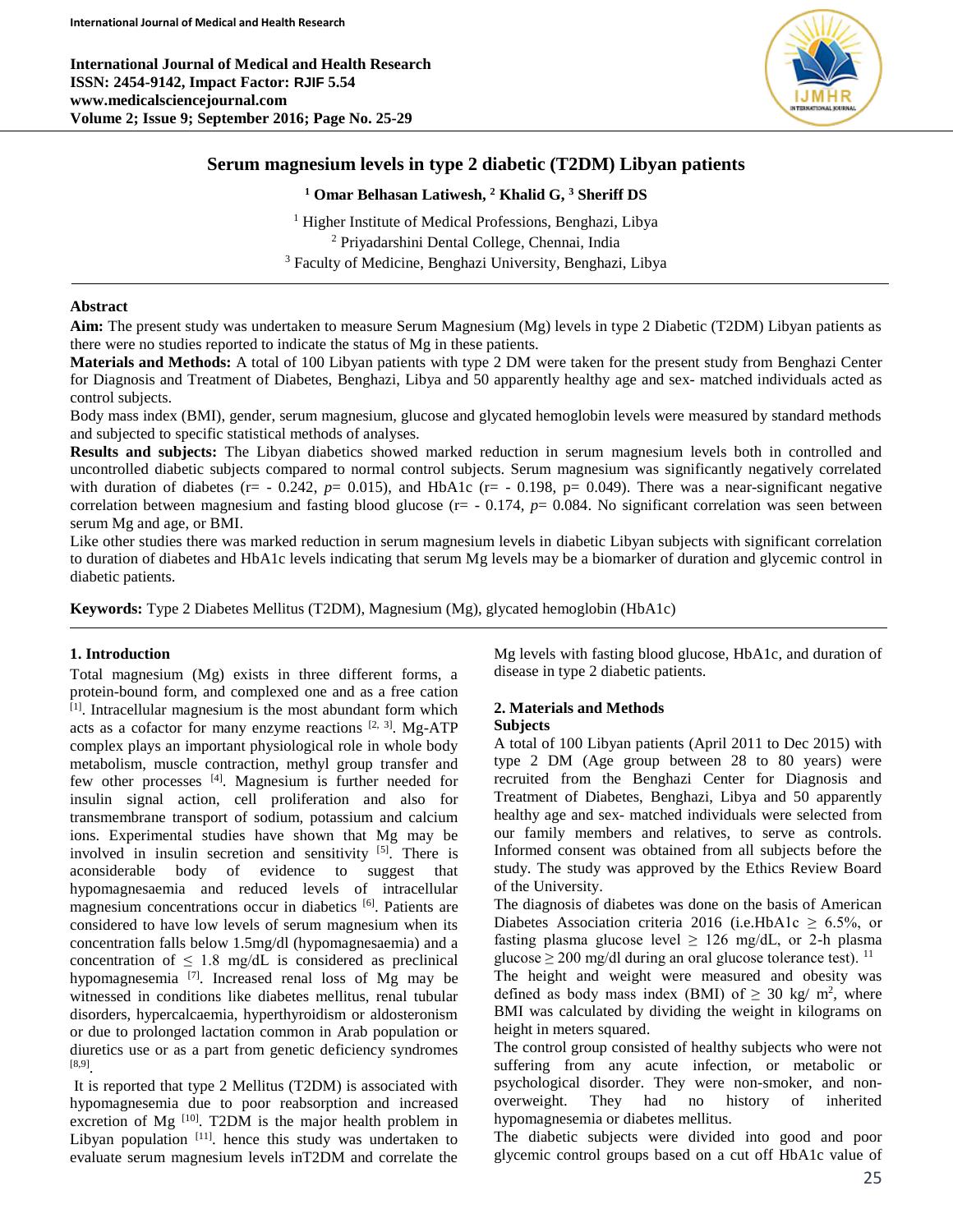7.5%. blood glucose, glycated hemoglobin (HbA1c) and magnesium levels were estimated by standard methods using a fully automated Cobas Integra 400 plus ( Roch, Germany)

## **3. Results**

The mean age and standard deviation (SD) of the patients with type 2 DM selected for this study was  $50.5 \pm 11.2$ , and the male: female ratio was 13: 12. The age range was 28- 80 years with duration of disease ranged from 1-30 years (Figure.1). The mean age and SD of the healthy control subjects was  $46.8 \pm 11.7$ , and the male: female ratio was 1: 1. The age range was 30-70 years.



**Fig 1:** Frequency of duration of disease in diabetic group.

#### **Body mass index (BMI)**

BMI was significantly higher in both groups of diabetics when compared to the normal control group ( $p < 0.05$ ). (Table 1, Figure 2).

**Table1:** Mean ± SD of body mass index (BMI) in diabetic and healthy control subjects.

| groups                 | <b>Uncontrolled</b><br>patients<br>$N = 85$ | <b>Controlled</b><br>patients<br>$N=15$ | <b>Controls</b><br>$N = 30$ | P<br>value |
|------------------------|---------------------------------------------|-----------------------------------------|-----------------------------|------------|
| <b>BMI</b><br>$Kg/m^2$ | $30.37 + 5.1$                               | $30.23 + 4.56$                          | $23.23 \pm$<br>2.17         | 0.00       |

**N:** number of patients.

**Uncontrolled patients:** Diabetic patients with poor glycemic control  $(HbA1c > 7.5\%)$ .

**Controlled patients**: Diabetic patients with good glycemic control  $(HbA1c \le 7.5\%)$ .

**Controls:** Normal healthy subjects.



**Fig 2:** Mean of body mass index (BMI) in diabetic and healthy control subjects

### **Fasting blood Glucose (FBG)**

Diabetic patients had significantly higher blood glucose than non-diabetic controls ( $p < 0.05$ ). In addition, diabetics with poor glycemic control had significantly higher levels of blood glucose when compared to patients with good glycemic control (*p*= 0.00) (Table 2, Figure 3).

**Table 2:** Mean  $\pm$  SD of fasting blood glucose (FBG) in diabetic and healthy control subjects.

| groups                                                                   | <b>Uncontrolled</b><br>patients<br>$N = 85$ | <b>Controlled</b><br>patients<br>$N=15$ | <b>Controls</b><br>$N = 30$ | P<br>value |
|--------------------------------------------------------------------------|---------------------------------------------|-----------------------------------------|-----------------------------|------------|
| <b>FBS</b><br>(mg/dl)                                                    | $199.3 + 87.9$                              | $119.8 \pm 44.4$                        | $89.9 \pm$<br>12.1          | 0.00       |
| $\mathbf{M}$ , $\mathbf{1}$ , $\mathbf{C}$ , $\mathbf{1}$ , $\mathbf{1}$ |                                             |                                         |                             |            |

**N:** number of subjects.

**Uncontrolled patients:** Diabetic patients with poor glycemic control  $(HbA1c > 7.5\%)$ .

**Controlled patients**: Diabetic patients with good glycemic control (HbA1c ≤ 7.5%).

**Controls:** Normal healthy subjects.



**Fig 3:** Mean of fasting blood Glucose (FBG) in diabetic and healthy control subjects.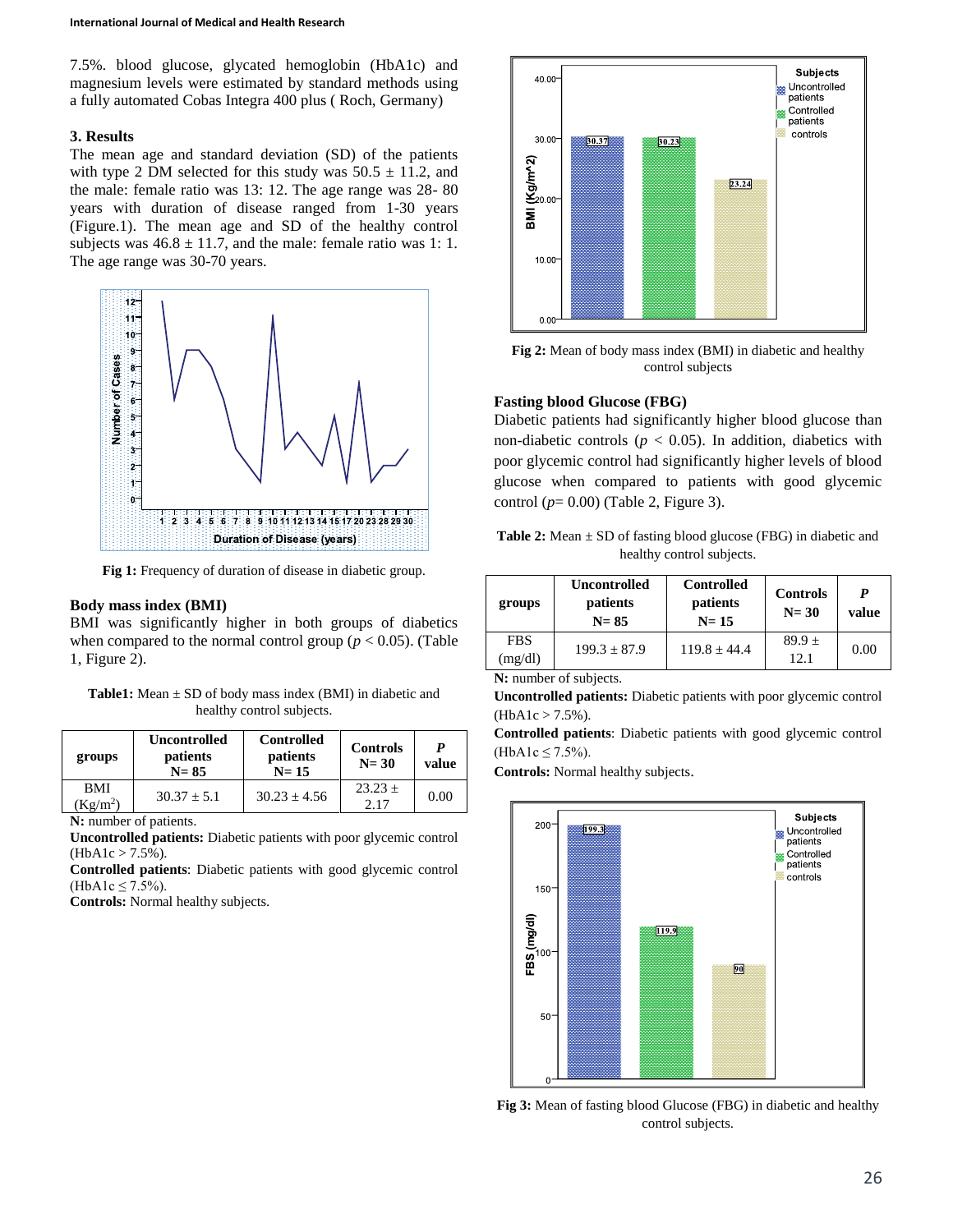#### **Glycated hemoglobin (HbA1C)**

Diabetic patients had a significant increase in HbA1C when compared to normal control subjects ( $p < 0.05$ ) (Table 3, Figure 4).

Table 3: Mean  $\pm$  SD of HbA1C in diabetic and healthy control subjects.

| Groups                    | Uncontrolled<br>patients<br>$N = 85$ | <b>Controlled</b><br>patients<br>$N=15$ | <b>Controls</b><br>$N = 30$ | P<br>value |
|---------------------------|--------------------------------------|-----------------------------------------|-----------------------------|------------|
| HbA1c<br>$\mathcal{O}(6)$ | $10.11 \pm 1.59$                     | $6.6 \pm 0.55$                          | $4.95 \pm$<br>0.26          | 0.00       |

**N:** number of subjects.

**Uncontrolled patients:** Diabetic patients with poor glycemic control (HbA1c  $>$  7.5%).

**Controlled patients:** Diabetic patients with good glycemic control (HbA1c  $\leq$  7.5%).

**Controls:** Normal healthy subjects.



Fig 4: Mean of glycated hemoglobin (HbA<sub>1C</sub>) in diabetic and healthy control subjects.

### **Serum magnesium (Mg++)**

The mean level of the serum magnesium in patients with type 2 DM was lower than that of the control subjects  $(p < 0.05)$ . Comparing serum magnesium levels in controlled diabetic patients and normal control subjects showed non-significant differences  $(p= 0.33)$ . There was a significant difference in magnesium levels between normal controls and uncontrolled diabetic patients ( $p= 0.002$ ) (Table 4, Figure 5).

**Table 4:** Mean  $\pm$  SD of serum magnesium (Mg<sup>++</sup>) in diabetic and healthy control subjects.

| groups               | <b>Uncontrolled</b><br>patients<br>$N = 85$ | <b>Controlled</b><br>patients<br>$N = 15$ | <b>Controls</b><br>$N = 30$ | P<br>value |
|----------------------|---------------------------------------------|-------------------------------------------|-----------------------------|------------|
| $Mg^{++}$<br>(mg/dl) | $1.66 \pm 0.86$                             | $1.98 \pm 0.86$                           | $2.26 \pm$<br>1.04          | 0.008      |

**N:** number of subjects.

**Uncontrolled patients:** Diabetic patients with poor glycemic control  $(HbA1c > 7.5\%).$ 

**Controlled patients**: Diabetic patients with good glycemic control  $(HbA1c \le 7.5\%)$ . **Controls:** Normal healthy subjects.

#### **Serum magnesium correlations to other parameters**

Pearson's correlation analysis of magnesium to age, duration of disease, BMI, FBS, and HbA1c in diabetic group showed that, magnesium was significantly negatively correlated with duration of disease  $(r= -0.242, p= 0.015)$  (Figure 6), and HbA1c ( $r = -0.198$ ,  $p = 0.049$ ) (Figure 7). There was a nearsignificant negative correlation between magnesium and fasting blood glucose ( $r = -0.174$ ,  $p = 0.084$ ) (Figure 8). No significant correlation was seen between serum Mg and age, or BMI. In non-diabetic control subjects, serum magnesium levels did not show any significant correlations with age, BMI, FBS, or HbA1c.



**Fig 5:** Mean of serum magnesium (Mg++) in diabetic and healthy control subjects.



**Fig 6:** Correlation between  $Mg^{++}$  and duration of disease in diabetic group.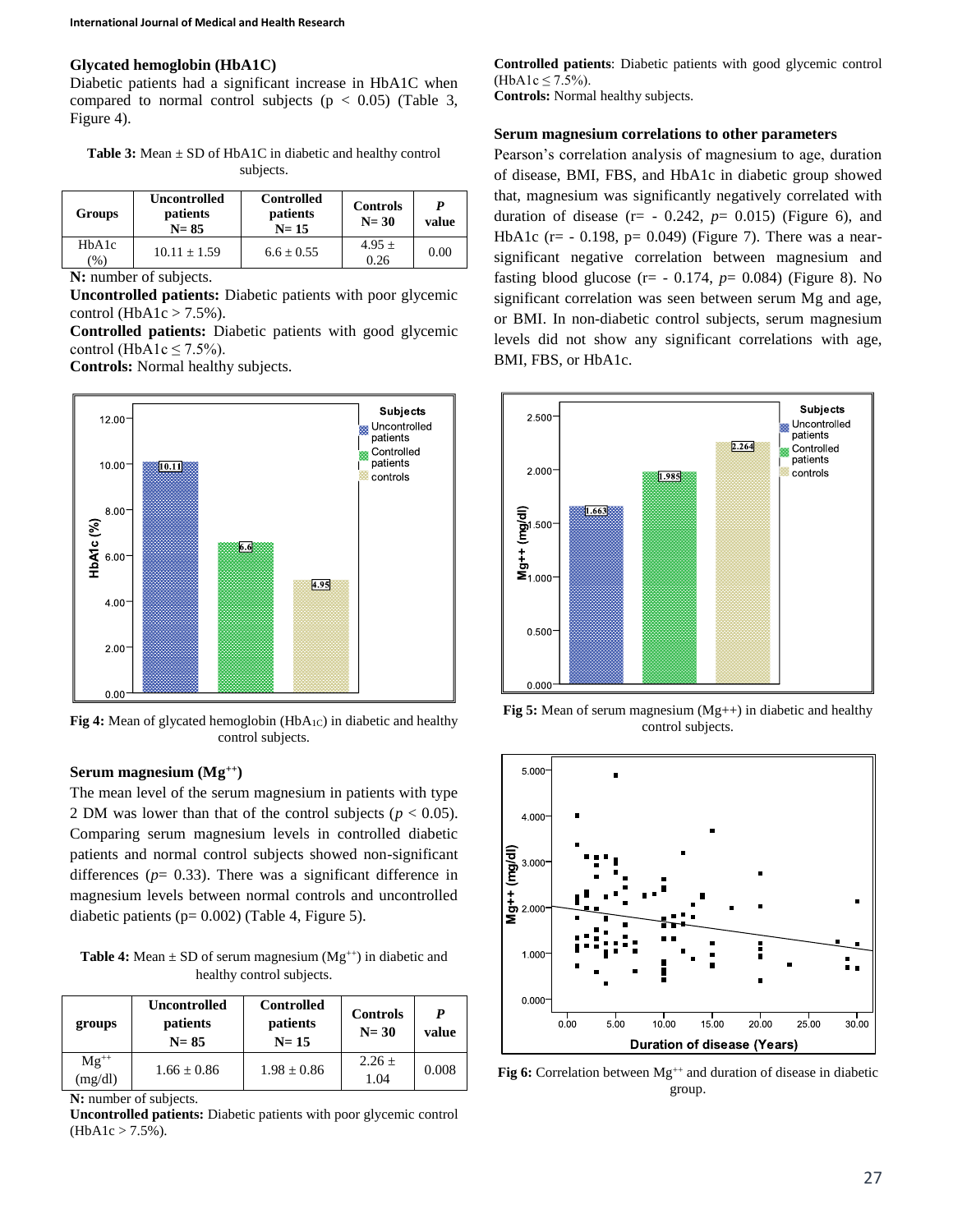

**Fig 7:** Correlation between Mg<sup>++</sup> and HbA1c in diabetic group.



**Fig 8:** Correlation between  $Mg^{++}$  and FBS in diabetic group.

#### **4. Discussion**

In the present Libyan T2DM patients serum magnesium levels were significantly lower than normal control subjects. Serum magnesium of diabetic patients showed significant negative correlations with duration of disease, and glycemic control as measured by HbA1c, and near-significant negative correlation with FBS. No significant correlations was found between magnesium level and BMI or age.

These findings are consistent with the results of many previous studies <sup>[12-16]</sup>. Of all the endocrine and metabolic disorders associated with magnesium deficiency, diabetes mellitus is the most common  $[17]$ . A low Mg intake and an increased Mg urinary loss appears the most important mechanisms that may favour Mg depletion in patients with type 2 diabetes, while Mg absorption and retention of dietary Mg seems not to be impaired in patients with type 2 diabetes [10]. In diabetic patients, the ultra-filterable Mg load may be enhanced by glomerular hyper-filtration, and recurrent excessive volume repletion after hyperglycemia-induced osmotic diuresis [18] .

In experimental diabetic rats an increase in renal Mg transporters was seen as a compensatory mechanism in the

distal renal tubule to handle increased load of Mg. Insulin administration to such rats reduced Mg transporters thereby reducing the renal loss of Mg<sup>[19]</sup>. In addition ketoacidosis and hypoalbuminemia associated with diabetes enhance Mg excretion<sup>[18]</sup>. In diabetic ketoacidosis and reduced albumin levels an increase in the ionized form of Mg was reported, which results in free Mg load in the distal tubule causing renal loss <sup>[20]</sup>. The use of loop and thiazide diuretics, often prescribed in diabetic patients with hypertension and/or cardiovascular diseases, also promote Mg loss <a>[21]</a>.

Therefore further studies may be necessary to establish the role of Mg in insulin action and therefore its role in diabetes.

#### **5. References**

- 1. Saris NE1, Mervaala E, Karppanen H, Khawaja JA, Lewenstam A. Magnesium: an update on physiological, clinical and analytical aspects. Clinica chimica acta, 2000; 294(1):1-26.
- 2. Elin RJ. Magnesium metabolism in health and disease. Disease-a-month, 1988. 34(4):166-218.
- 3. Swaminathan R. Magnesium metabolism and its disorders. The Clinical Biochemist Reviews, 2003. 24(2):47.
- 4. Aikawa J. Magnesium: its biologic significance. Boca Raton, Fl: CRC Press, 1981.
- 5. Marise Reis AB, Felix Reyes GR, Mário Saad JA, Lício Velloso A. Magnesium deficiency modulates the insulin signaling pathway in liver but not muscle of rats. The Journal of nutrition, 2000: 130(2):133-138.
- 6. Barbagallo M, Dominguez LJ. Magnesium metabolism in type 2 diabetes mellitus, metabolic syndrome and insulin resistance. Archives of biochemistry and biophysics, 2007; 458(1):40-47.
- 7. Whang R, KW Ryder. Frequency of hypomagnesemia and hypermagnesemia: requested vs routine. Jama. 1990; 263(22):3063-3064.
- 8. Maier JA *et al*. Low magnesium promotes endothelial cell dysfunction: implications for atherosclerosis, inflammation and thrombosis. Biochimica *et al* Biophysica Acta (BBA)-Molecular Basis of Disease, 2004: 1689(1):13-21.
- 9. Ichihara A, Suzuki H, Saruta T. Effects of magnesium on the renin-angiotensin aldosterone system in human subjects. Journal of Laboratory and Clinical Medicine, 1993; 122(4):432-440.
- 10. Wälti MK *et al*. Measurement of magnesium absorption and retention in type 2 diabetic patients with the use of stable isotopes. The American journal of clinical nutrition, 2003. 78(3):448-453.
- 11. American Diabetes Association. Standards of medical care in Diabetes. Diabetes Care. 2016; 31:S1-S106.
- 12 Sasmita Mishra P, Padmanaban GN, Deepti G, Sarkar S, Sumathi Toora BD, Serum magnesium and dyslipidemia in type-2 diabetes mellitus. Biomed Res, 2012; 23(2):295-300.
- 13 Asha Khubchandani S, Sanghani H. Study of Serum Magnesium and HbA1C in Diabetic Patients along with Changes in their Lipid Profiles. Indian Journal of Clinical Practice, 2013; 23(11):717-719.
- 14 Mohamed Murtuza Kauser, Asfia Afreen, Prabhakar K, Vageesh Kumar SR, Dinesh Javarappa. Study of serum